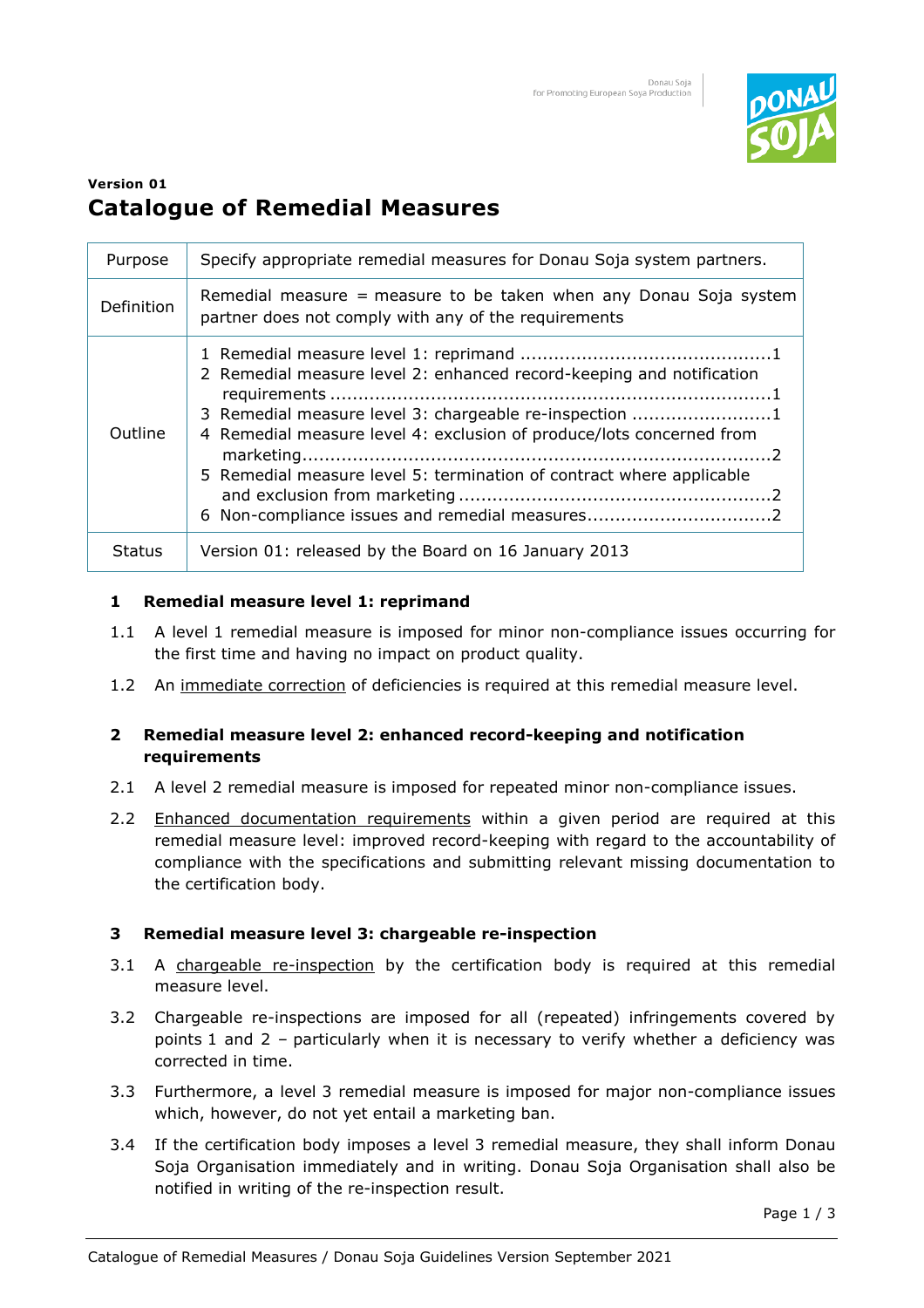

## **4 Remedial measure level 4: exclusion of produce/lots concerned from marketing**

- 4.1 The exclusion of the lots concerned from being marketed as "Donau Soja" is required at this remedial measure level.
- 4.2 A level 4 remedial measure is imposed immediately for very serious non-compliance issues, or if a chargeable re-inspection within the scope of a level 3 remedial measure has a negative result.
- 4.3 If the certification body imposes a level 4 remedial measure, they shall inform Donau Soja Organisation immediately and in writing. Donau Soja Organisation shall also be notified in writing of the result of a necessary re-inspection.

## **5 Remedial measure level 5: termination of contract where applicable and exclusion from marketing**

- 5.1 A level 5 remedial measure is imposed for very serious non-compliance issues showing that the necessary requirements cannot be met in a sustained manner.
- 5.2 Before imposing a level 5 remedial measure, the certification body shall inform Donau Soja Organisation in writing of the measure they intend to take and give reasons for their decision to take this measure. A level 5 remedial measure can only be applied if a level 4 remedial measure was imposed before.
- 5.3 In case of primary processors, compound feed producers and marketers/distributors of Donau Soja products (consisting of Donau Soja, containing Donau Soja, or having been produced as animal feed using Donau Soja, and labelled as such), the termination of the contract with Donau Soja Organisation, as well as the exclusion of the produce from being marketed under the product name "Donau Soja" or "fed with Donau Soja" are required at this remedial measure level. All partners who have a contract with Donau Soja Organisation shall be notified immediately of the imposition of such remedial measure.
- 5.4 In case of farmers, agricultural collectors, traders and other operations producing and/or processing soya designated as "Donau Soja" AND not having a direct contract with Donau Soja Organisation, a permanent marketing ban for Donau Soja shall be imposed on the operation concerned following the notification of Donau Soja Organisation by the certification body. All partners who have a contract with Donau Soja Organisation shall be notified immediately of the imposition of such remedial measure.

### **6 Non-compliance issues and remedial measures**

- 6.1 In case of non-compliance with any requirement, the inspectors shall determine remedial measures in accordance with the present document "Catalogue of Remedial Measures" during their inspections.
- 6.2 Each non-compliance issue registered shall be documented by objective evidence (copies of documents, photos, etc.). The inspectors shall determine a deadline to solve the non-conformities, which shall not exceed twelve months.